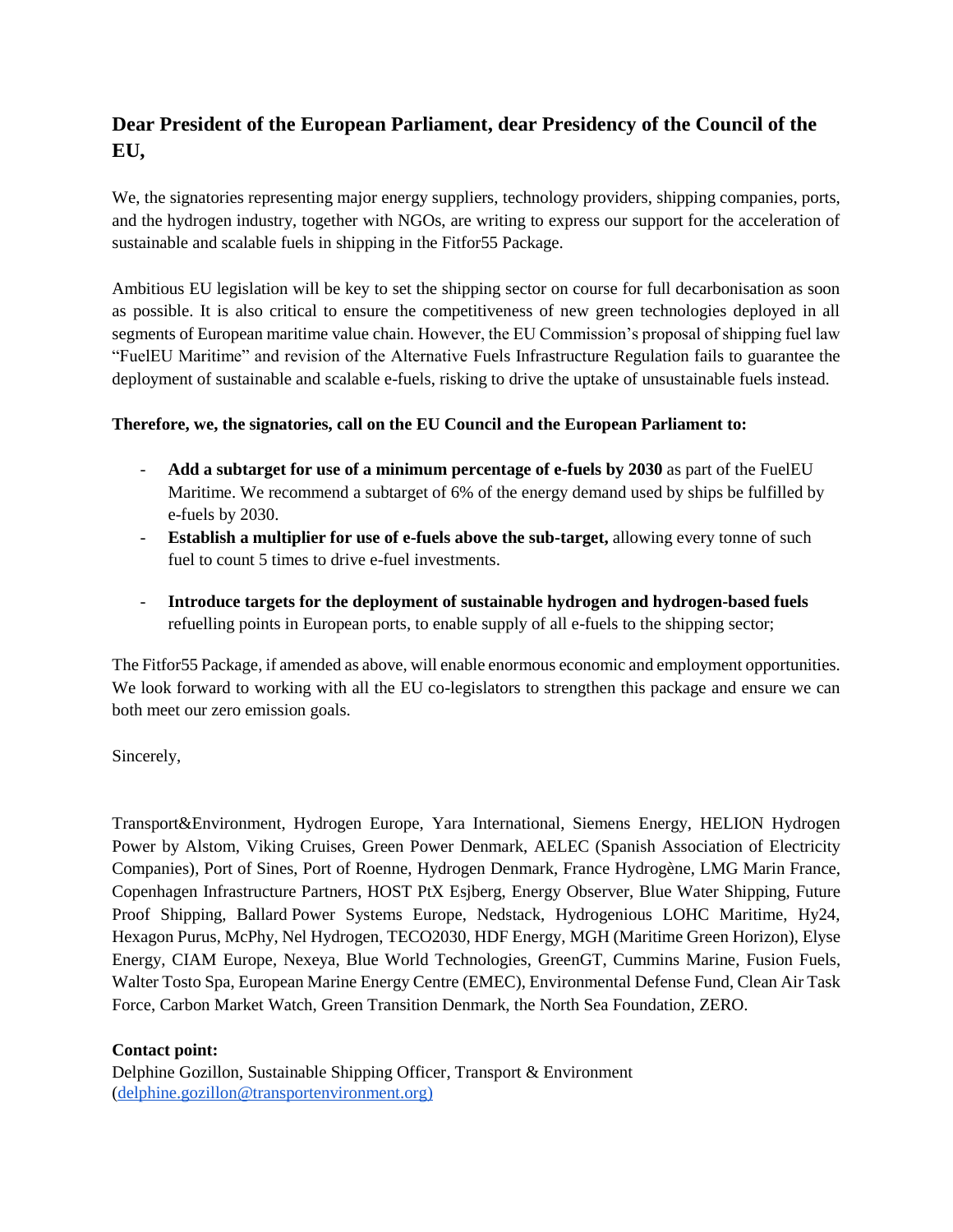

















aeléc















Hydrogen Denmark

Brintbranchen

**3ALLARD**